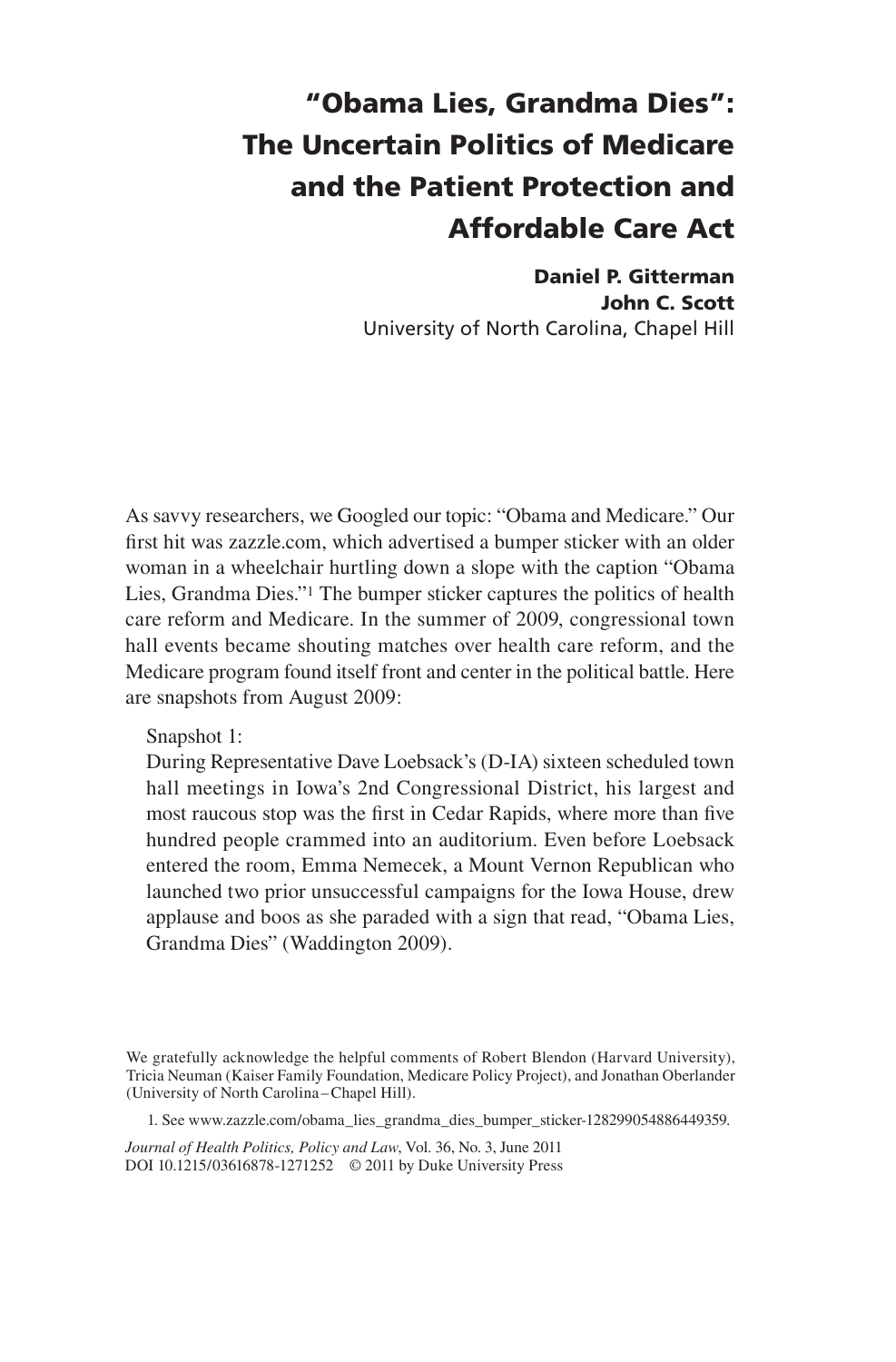## Snapshot 2:

Former Alaska governor Sarah Palin posted on Facebook: "The America I know and love is not one in which my parents or my baby with Down Syndrome will have to stand in front of Obama's 'death panel' so his bureaucrats can decide, based on a subjective judgment of their 'level of productivity in society,' whether they are worthy of health care" (Palin 2009).

The controversy over the proposed Medicare funding of end-of-life counseling reflected Americans' deepest fears about the federal government's role in health care. But following adoption of the 2010 Patient Protection and Affordable Care Act (ACA), Republicans compounded these fears by using Medicare-related provisions in the ACA as grounds for attacking Democrats in the 2010 midterm elections. Republican candidates claimed that the law would gut the program by cutting \$500 billion. Claiming that the law only slowed spending, Democrats accused Republicans of distortion (Serafini 2010). As in prior health care debates, both parties used these and other reform provisions to engage in partisan warfare. By stimulating seniors' political interests, changes to the Medicare program can transform a demographic category into a politically relevant group that is the object of political parties' efforts to mobilize voters (Campbell 2003).

But partisan politics fills an information gap for seniors. In a 2010 poll, only half of seniors polled (50 percent) are aware that the new law will gradually close Medicare's "doughnut hole." Only 14 percent of seniors know that the ACA extends the life of the Medicare Trust Fund, while nearly half (45 percent) of seniors think the health reform law weakens the program's financial condition (Kaiser Family Foundation 2010a). More problematic for Democrats, a sizable portion of seniors think that the law will both cut Medicare benefits (50 percent) and allow a government panel to make decisions about end-of-life care (36 percent) (ibid.).

It feels like only yesterday when hopeful liberal health care reformers were calling for universal health coverage with the popular Medicare program as a model or even the centerpiece— what the late Senator Ted Kennedy termed "Medicare for all." Economist and columnist Paul Krugman wrote a series of pieces calling for a single public insurer like Medicare (Krugman and Wells 2006; Krugman 2007). Jacob Hacker and Marc Schlesinger (2004; Schlesinger and Hacker 2007) argued that Medicare must be at the center of health reform— that expanding coverage to the uninsured through Medicare would powerfully link the health security of the aged and nonaged.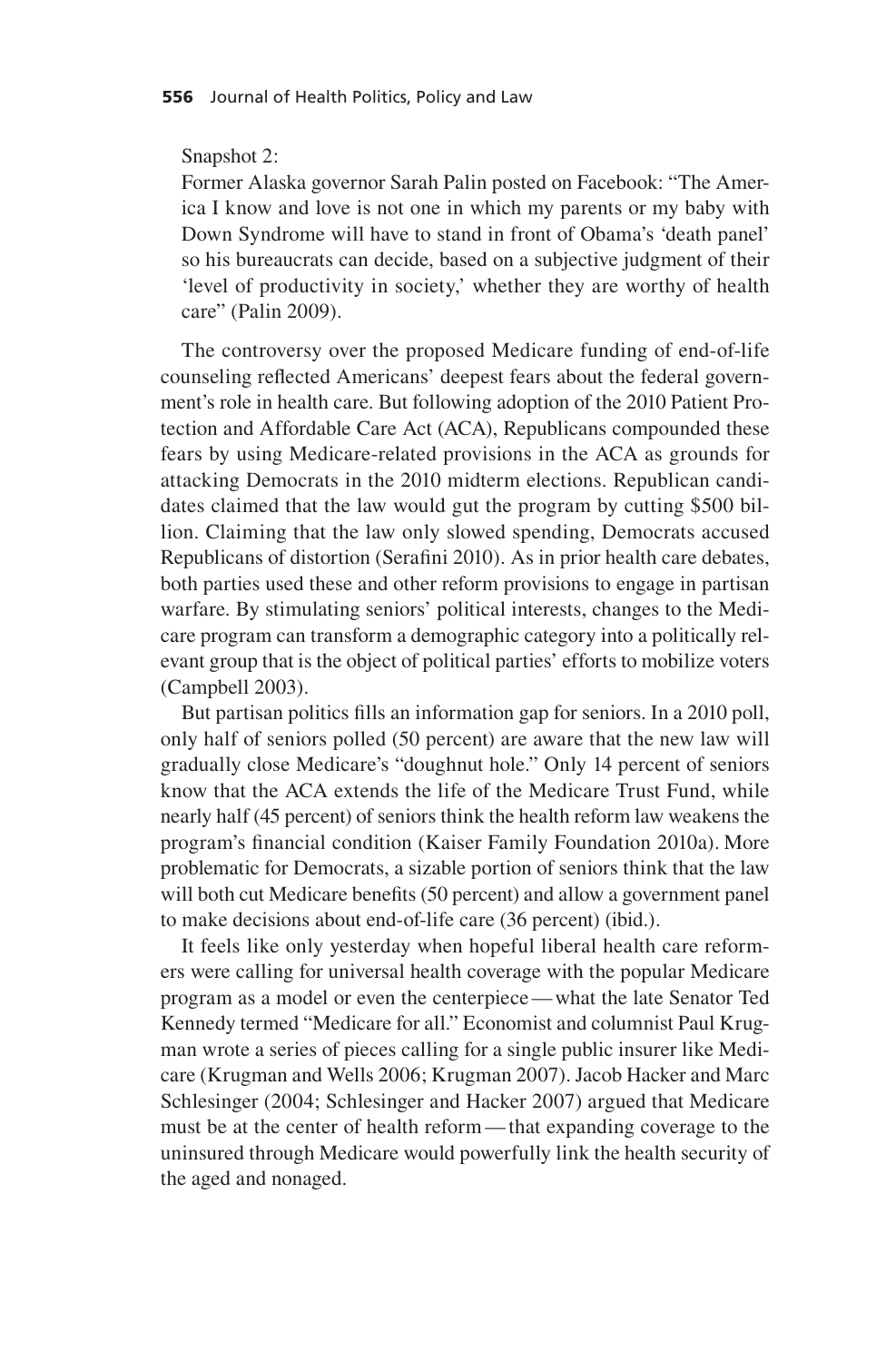By 2010, Medicare and the ACA were connected, but not in the way many reformers had envisioned. The ACA affects the Medicare program in several ways, but the most critical connection is that "reductions" in Medicare spending are funding the expansion of coverage for the uninsured.2 The Congressional Budget Office (CBO) estimates that the ACA will save the government a net \$428 billion in Medicare spending over the first ten years, with annual Medicare spending growing about 5.5 percent, instead of 6.8 percent (Congressional Budget Office 2010a; Joint Committee on Taxation 2010). As one Associated Press reporter puts it, "Medicare is looking like a big fat piggy bank for health care overhaul" (Alonso-Zaldivar 2009). Medicare and ACA-style universal coverage are intertwined, but the political consequences of this shotgun marriage could be unclear for years to come. Here is a review of the key changes and their ongoing political uncertainty.

- 1. The "Base-Closing" Solution: Congress once created a base-closing commission to provide an objective, thorough, and nonpartisan review of the military installations slated for closure. In effect, Congress outsourced the political pain of military downsizing. The ACA established an independent payment advisory board to recommend ways to reduce spending if Medicare per capita spending exceeds certain targets. Beginning in August 2014, the Department of Health and Human Services (HHS) is required to implement recommendations unless Congress enacts alternative changes that provide the same level of savings (Kaiser Family Foundation 2010b).<sup>3</sup> The CBO estimates that the advisory board will achieve \$15.5 billion in Medicare savings between 2010 and 2019, with all savings realized between 2015 and 2019. Given the history of (no) reductions in physician reimbursements, will either Obama's HHS or Congress want to impose real or perceived pain prior to the 2014 general election? Our guess is no.
- 2. Will Seniors Understand Medicare "Reductions" to Private Health Plans? Payment reductions to Medicare Advantage (MA) plans are predicted to decrease Medicare outlays by an estimated \$136 billion by 2020 (Kaiser Family Foundation 2010c).4 MA plans are private health plans that provide enhanced benefits to seniors but that are

4. The analysis is from the Congressional Budget Office 2010b.

<sup>2.</sup> For critiques on ACA cost-control efforts more broadly, see essays by Rice, Oberlander, and Pauly, all in this issue.

<sup>3.</sup> See Jost in this issue for further discussion on the development of agency discretion separate from congressional decision making.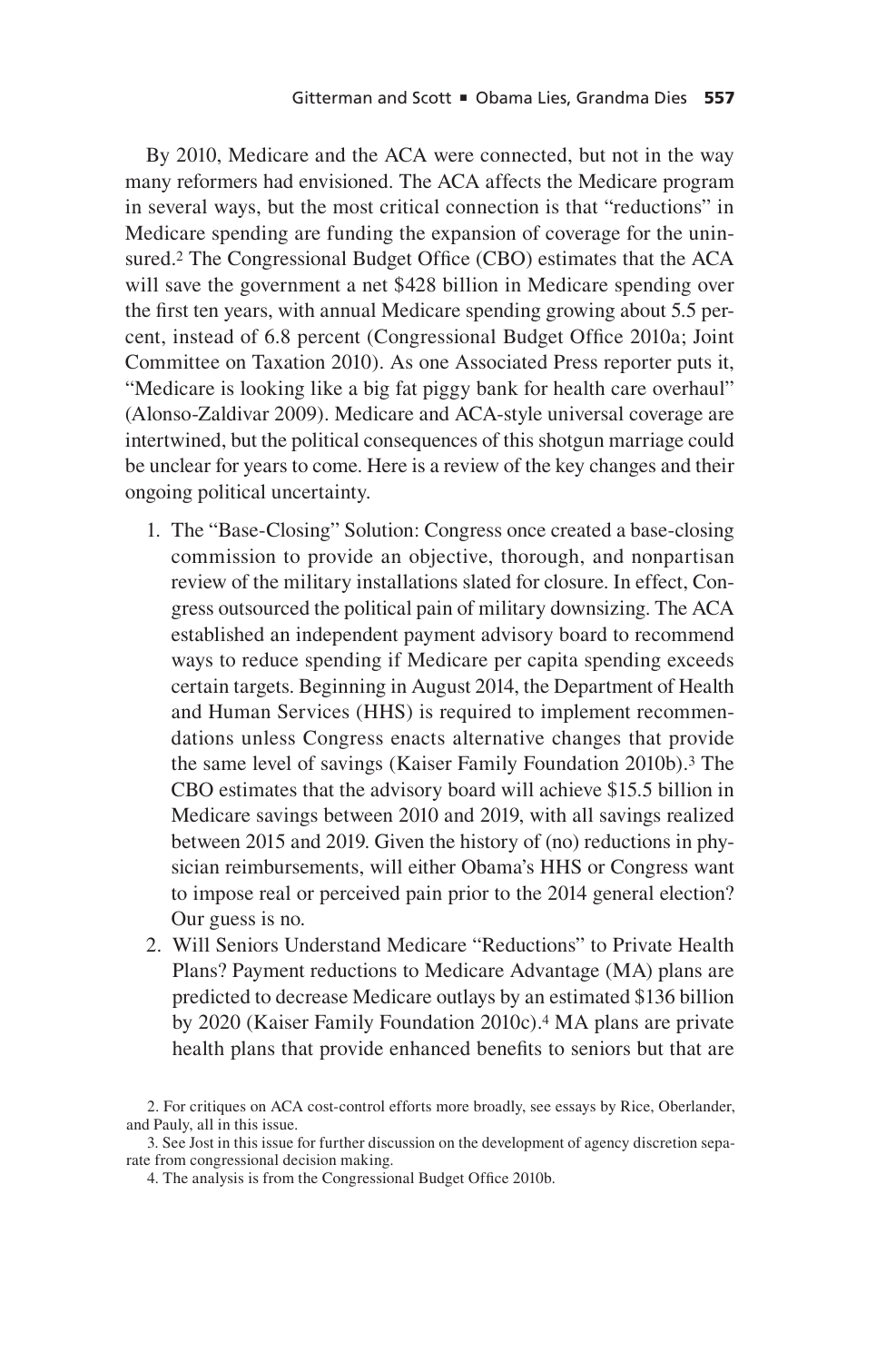also subsidized by the federal government. These changes are but another salvo in a long political conflict over, and competing visions of, the role of private health plans in Medicare (DeParle 2002; Berenson and Dowd 2009; Oberlander 2003). In the 1990s, Republicans saw private plans as a way to, among other things, enhance consumer choice and save costs. It was perhaps inevitable that a Democratic-controlled Congress would reverse ideological course and trim subsidies to these plans. While the Medicare Payment Advisory Commission estimates that MA on average costs taxpayers 14 percent more than traditional Medicare (Medicare Payment Advisory Commission 2009), 11.8 million Medicare beneficiaries, nearly one-quarter of the Medicare population, are enrolled in MA plans (Kaiser Family Foundation 2010c). Moreover, the chief actuary for the Center for Medicare and Medicaid Services (CMS) warns that the MA reductions will result in "less generous benefit packages" in 2011 (Foster 2010). For seniors enrolled in MA plans, costs are estimated to go up by hundreds of dollars on average in the coming years. Individual pain in the short term for nearly one-quarter of the Medicare population yields the gain of "aggregate" spending reductions in the long term: politically speaking, a dangerous equation.

- 3. Squeezing Grandma's Providers? The ACA reduces annual payment updates for hospitals, long-term care hospitals, rehabilitation facilities, psychiatric hospitals, home health agencies, skilled nursing facilities, hospices, and other nonphysician providers for an estimated savings of \$196.3 billion over ten years (Congressional Research Service 2010).<sup>5</sup> As the CMS begins to estimate the financial impact for Medicare-participating hospitals, will Republicans claim that "Obamacare" is squeezing Grandma's local providers? And although the ACA does not address the ongoing issue of physician reimbursements, is it unreasonable to assume that seniors will conflate any (threatened) reductions to physicians with these health care reform provisions? According to John Rother of the AARP, "This has given Republicans a way to talk about positioning themselves as defenders of Medicare, which is quite unusual" (Serafini 2010).
- 4. After the Pain, Will Seniors Feel the Gain? Despite the real "reductions" in Medicare spending, seniors will see a number of new benefits materialize over time. According to Ron Pollack of Families

5. On ACA and Medicare physician payment reforms, see Laugesen in this issue.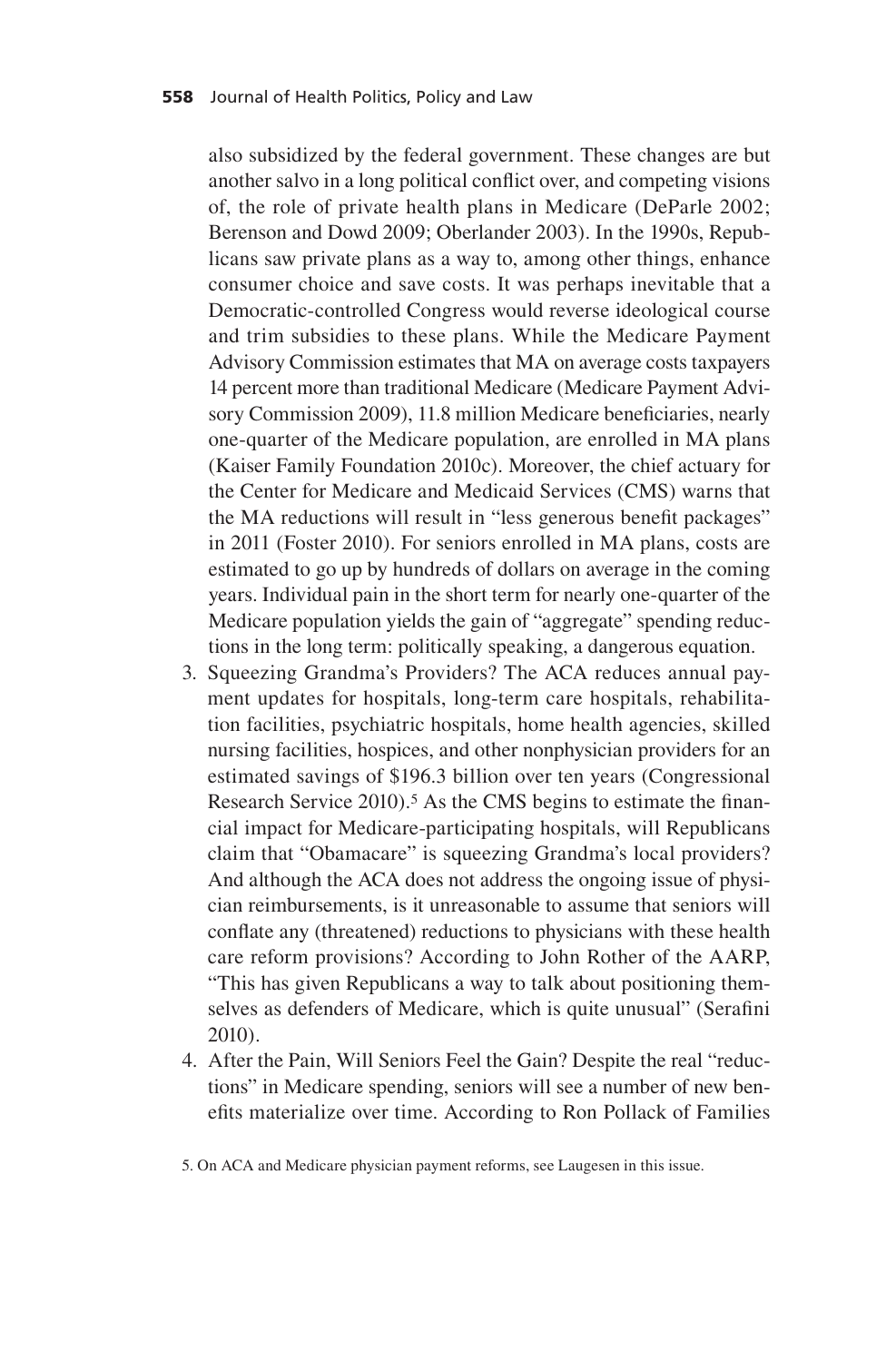USA, "Democrats who supported the law must let people know how it helps Medicare beneficiaries" (Serafini 2010). The following are potential benefits:

- <sup>n</sup> The ACA phases in coverage of the Medicare Part D coverage gap or "doughnut hole."6 After providing a \$250 rebate to seniors in 2010, the ACA requires drug companies in 2011 to give a 50 percent discount on brand-name drugs, and the law subsequently phases in coverage for both brand-name and generic drugs. By 2020, Part D beneficiaries will be responsible for only 25 percent of the cost of drugs in the coverage gap (Kaiser Family Foundation 2010c). But only 10 percent of beneficiaries are now in the doughnut hole.
- n Medicare will now cover comprehensive wellness visits and personal prevention plans (Kaiser Family Foundation 2010c).7 Also, incentives are provided for better quality in services and for extension of services in underserved areas.
- n The ACA also includes a number of pilot and demonstration programs, including bundling post–acute care payments, value-based purchasing for providers, and the establishment of accountable care organizations that would share in cost savings. The law creates a new Center for Medicare and Medicaid Innovation within CMS, and it establishes a new office within CMS to improve the integration of care for beneficiaries eligible for both Medicare and Medicaid.8 As Janus and Brown (2007) note, Medicare has been an important but underappreciated innovator for the U.S. health system. We suspect that the ACA's innovations will suffer from a similar underappreciation.

If seniors perceive the concentrated losses to their Medicare program, will they also see the diffuse and gradually accruing benefits? Republicans have a strong incentive to ensure that seniors notice the immediate pain and not the gradual gain.

6. Enacted as part of the 2003 Medicare Modernization Act, Part D provides 75 percent of the coverage of prescription drugs up to \$2,830 (the 2010 limit) after an initial deductible of \$310, above which retirees are responsible for 100 percent of costs up to \$4,550, which then triggers catastrophic coverage. Then, seniors are responsible for a co-pay of \$2.40 for each generic drug and \$6.00 for other drugs (or 5 percent, whichever is higher). See Kaiser Family Foundation 2005.

7. For details on ACA provisions related to health promotion and prevention, see Pollack in this issue.

8. On the topic of potential innovations, see Luft on accountable care organizations (ACOs) and Gusmano on cost-effectiveness research (CER), both in this issue.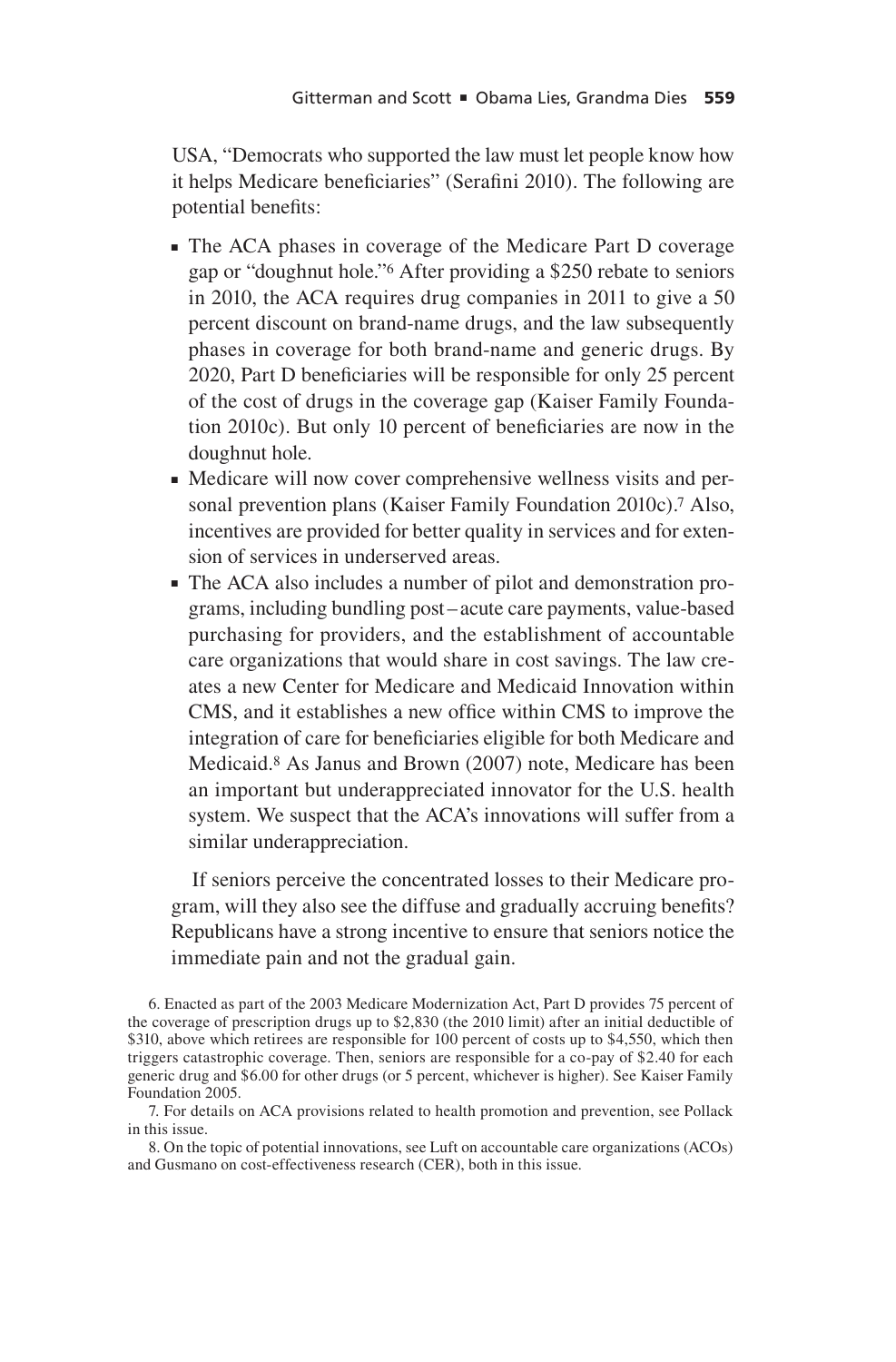- 5. Other Winners and Losers? Interest groups will be differentially affected, but the complexity of the Medicare-related changes makes it difficult to say how these changes will play out in terms of politics and policy.
	- <sup>n</sup> Some suggest that reducing payments to hospitals, as discussed above, will cause hospitals to suffer (Saving and Goodman 2010), but others argue that hospitals can make money on Medicare through attention to efficiency and quality outcomes as well as from the increase in coverage (Mahar 2010b; Hackbarth 2009).
	- n The health insurance industry may change some with the reductions to MA. Some carriers receive substantial income from MA, and the economic downturn has weakened the employer-based insurance market (Mahar 2010a). On the other hand, insurance firms will likely gain from the new exchanges and enrollees in Medicaid, so the overall effects will vary.
	- The pharmaceutical industry may have avoided governmentnegotiated drug prices, and it gained a larger market with the increase in coverage. While drug manufacturers shoulder the 50 percent discount for prescriptions covered under the doughnut hole, some suspect that firms will raise drug prices (Hilzenrath 2010).
- 6. Medicare Catastrophic Coverage Act Redux? The 1988 Medicare Catastrophic Care Act (MCCA) engendered a political backlash among older voters who resented financing new benefits, including a drug benefit (Himmelfarb 1995; Marmor 2000). The MCCA appeared to reflect a consensus for expanding social insurance in an era of high budget deficits. But the MCCA's substantial costs fell heavily on the seniors who were the program's biggest constituency. As Democrats were to learn, however, many seniors were content with existing coverage and resented a new tax to fund the new benefits costs that kicked in before many of the benefits.

Will a similar politics unfold? The ACA increases the Medicare Hospital Insurance payroll tax from 1.45 to 2.35 percent on high-income individuals and couples, for an increase in revenue of \$87 billion through 2019.9 Thus, unlike the MCCA, the ACA's increase in the payroll tax broadens the burden to all high-income workers young and old, but high-

<sup>9.</sup> For further discussion of this form of progressive financing, see Rice in this issue.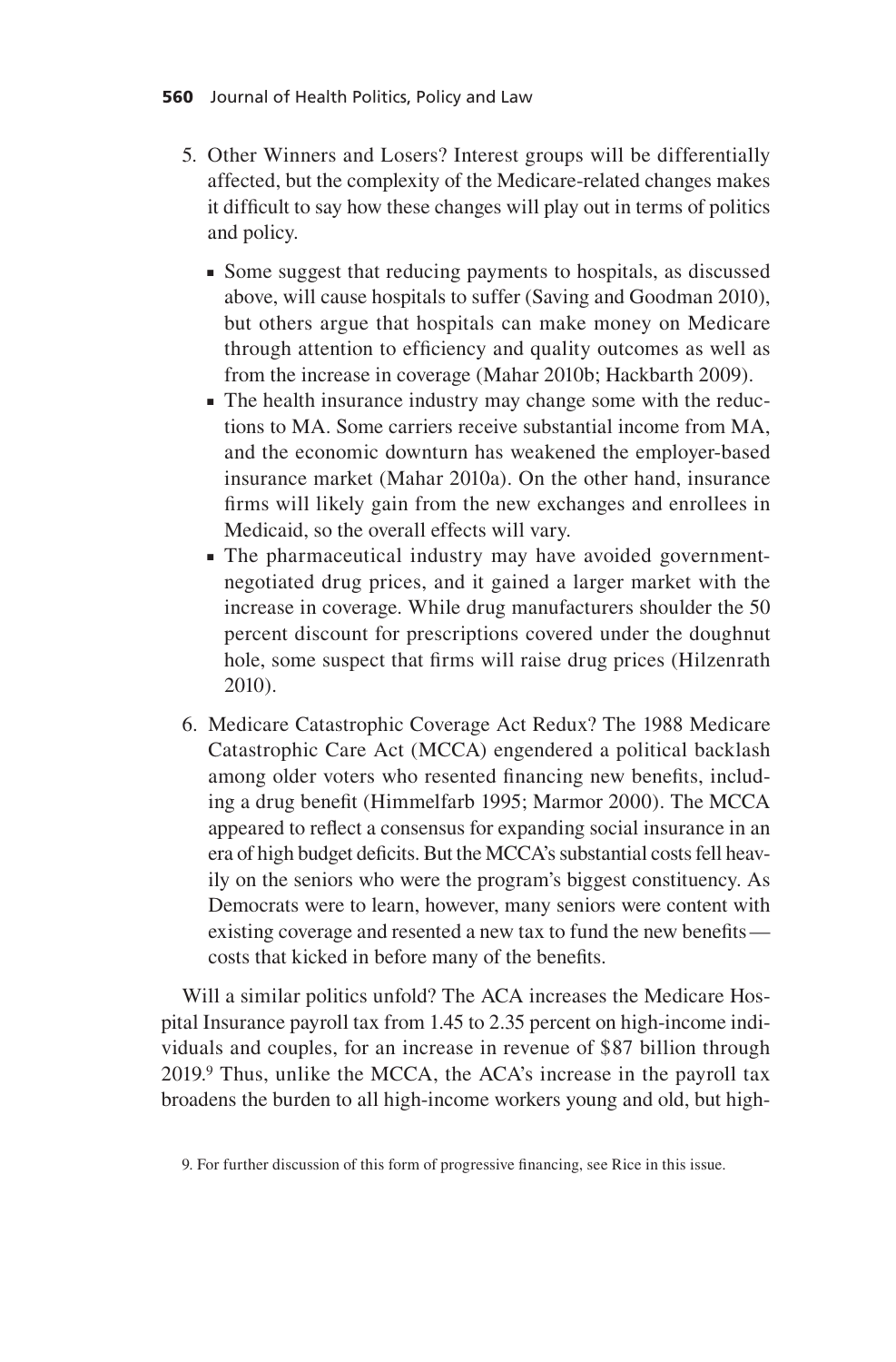income seniors also will pay a new Part D premium based on income. Moreover, as discussed above, health reform gains for Medicare may be imperceptible to the average beneficiary, while losses are up front and/ or prominent. Sound familiar? "Based on Washington's record of health policymaking, ending or rolling back Obama-care is hardly implausible. The [MCCA] was enacted with huge bipartisan support in both the House and Senate and repealed one year later" (Moffit 2010).

In August 2009, the National Committee to Preserve Social Security and Medicare (2009), attempted to improve public understanding and answer the following questions:

- <sup>n</sup> How can a half-trillion-dollar cut to Medicare not possibly hurt the program?
- What about death panels?
- <sup>n</sup> Aren't we going to end up with health care rationing for seniors?
- n I'm in a Medicare Advantage plan and am very happy with my coverage. My insurance company tells me these bills are going to take away my plan.
- <sup>n</sup> Wouldn't it be better just to fix the Medicare program by itself?

Too many seniors are still uncertain of the answers to these questions. The economy still looms largest in voters' minds, but health care reform is right behind the economy in their list of concerns (Blendon and Benson 2010).

The nation's most prominent health economists suggested at the start of the health reform debate that "fiscally responsible health reform requires budget neutrality or deficit reduction over the coming years" (Rampell 2009). For some seniors, however, the bumper sticker vision of "fiscally responsible health reform" is an older woman in a wheelchair speeding downhill.

## **References**

Alonso-Zaldivar, R. 2009. When Medicare Is the Piggy Bank, Most Seniors Willing to Help Younger Generations. Associated Press, September 28. behealthyspring field.com/sections/health-care-reform/when-medicare-is-the-piggy-bank (accessed October 27, 2010).

Berenson, R. A., and B. Dowd. 2009. Medicare Advantage Plans at a Crossroads— Yet Again. *Health Affairs* (online) 28: W29–W40.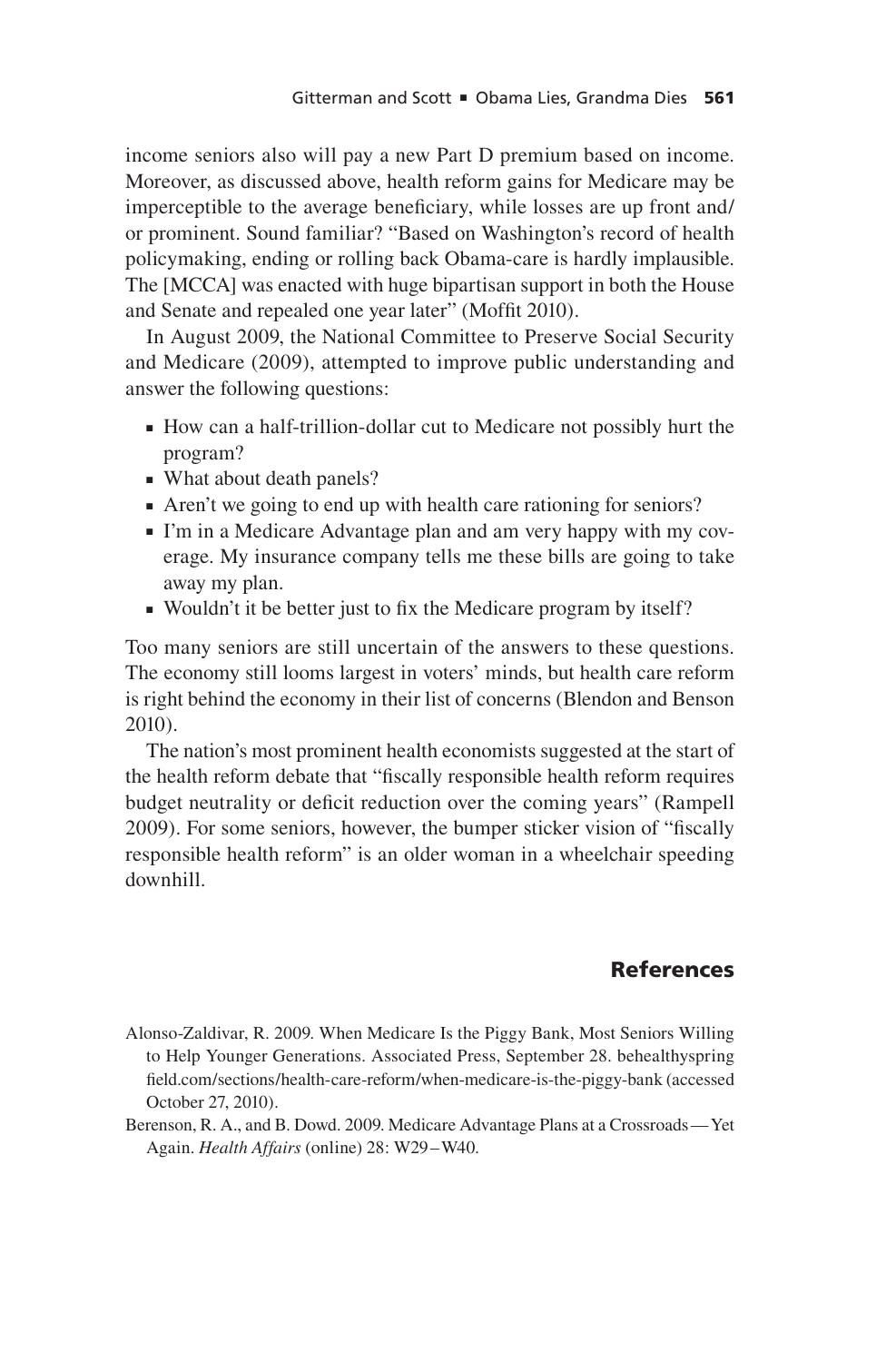- Blendon, R. J., and J. M. Benson. 2010. Health Care in the 2010 Election. *New England Journal of Medicine*, Data Watch, October 27. healthpolicyandreform.nejm.org/ ?p=12894.
- Campbell, A. 2003. *How Policies Make Citizens: Senior Citizen Activism and the American Welfare State*. Princeton, NJ: Princeton University Press.
- Congressional Budget Office. 2010a. Letter to Nancy Pelosi, March 20. www.cbo.gov/ ftpdocs/113xx/doc11379/AmendReconProp.pdf.
- -. 2010b. Selected CBO Publications Related to Health Care Legislation, 2009–2010, December. www.cbo.gov/publications/collections/health.cfm.
- Congressional Research Service. 2010. Medicare Provisions in PPACA (P.L. 111-148). CRS Reports for Congress, April 21. assets.opencrs.com/rpts/11-148\_20100421 .pdf.
- DeParle, N. A. 2002. As Good as It Gets? The Future of Medicare+Choice. *Journal of Health Policy, Politics and Law* 27:495–512.
- Foster, R. S. 2010. *Memorandum, Estimated Financial Effects of the "Patient Protection and Affordable Care Act," as Amended*, April 22. www.cms.gov/Actuarial Studies/Downloads/PPACA\_2010-04-22.pdf.
- Hackbarth, G. M. 2009. Medicare Payment Policy. Testimony presented by the Medicare Payment Advisory Committee before the Health Subcommittee of the Committee on Ways and Means, U.S. House of Representatives, March 17. www.medpac .gov/documents/Mar09\_March%20report%20testimony\_WM%20FINAL.pdf.
- Hacker, J., and M. Schlesinger. 2004. Good Medicine. *American Prospect*, September 19. www.prospect.org/cs/articles?article=good\_medicine.
- Hilzenrath, D. S. 2010. Medicare "Doughnut Hole" Relief Could Be Offset by Higher Prescription Drug Prices. *Washington Post*, September 21. www.washingtonpost .com/wpdyn/content/article/2010/09/20/AR2010092005790.html.
- Himmelfarb, R. 1995. *Catastrophic Politics: The Rise and Fall of the Medicare Catastrophic Coverage Act of 1988*. University Park: Pennsylvania State University Press.
- Jacobs, L. 2007. The Medicare Approach: Political Choice and American Institutions. *Journal of Health Politics, Policy and Law* 32:159–186.
- Janus, K., and L. D. Brown. 2007. Medicare as Incubator for Innovation in Payment Policy. *Journal of Health Politics, Policy and Law* 32:293–306.
- Johnson, K. 2010. In Fervor for Voting, Retirees Hold a Key. *New York Times*, October 16. www.nytimes.com/2010/10/17/us/politics/17larimer.html.
- Joint Committee on Taxation. 2010. Estimated Revenue Effects. JCX-17-10, March 20. www.jct.gov/publications.html?func=showdown&id=3672.
- Kaiser Family Foundation. 2005. A Series of Summaries and Analyses of the Medicare Modernization Act of 2003 (MMA). www.kff.org/medicare/rxdrugbenefits/ mmalaw.cfm (accessed October 27, 2010).
	- ——— . 2010a. Kaiser Health Tracking Poll— July 2010. www.kff.org/kaiserpolls/ 8084.cfm (accessed October 27, 2010).

——— . 2010b. Summary of Key Changes to Medicare in 2010 Health Reform Law. Focus on Health Reform. www.kff.org/healthreform/upload/7948-02.pdf (accessed October 27, 2010).